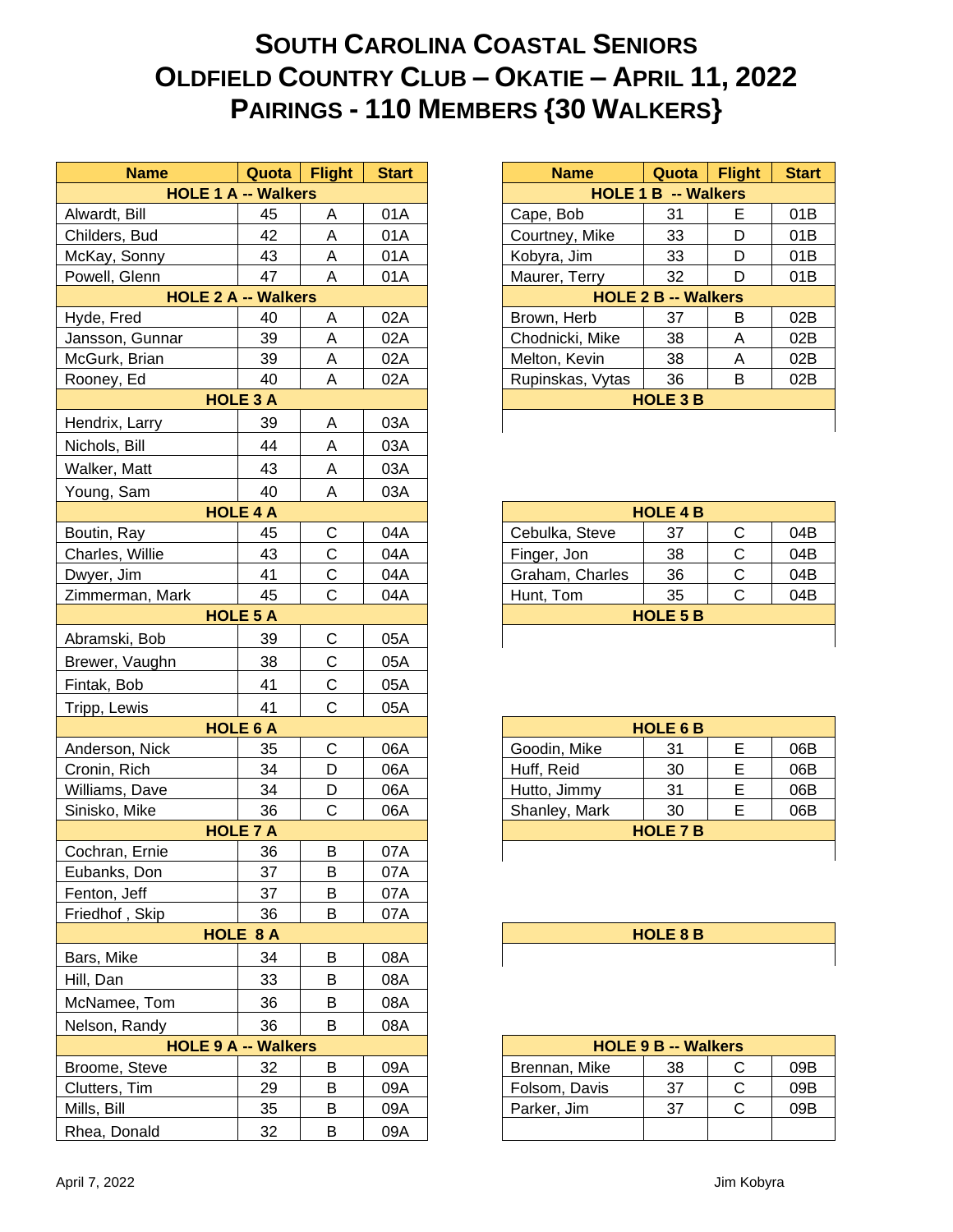## **SOUTH CAROLINA COASTAL SENIORS OLDFIELD COUNTRY CLUB – OKATIE – APRIL 11, 2022 PAIRINGS - 110 MEMBERS {30 WALKERS}**

| <b>HOLE 10 A -- Walkers</b> |                  |             |            | <b>HOLE 10 B -- Walkers</b>               |
|-----------------------------|------------------|-------------|------------|-------------------------------------------|
|                             |                  |             |            | Archambault,                              |
| Bryden, Chuck               | 36               | G           | 10A        | Arch<br>24<br>F<br>10B                    |
| Christie, Ronny             | 31               | $\mathsf E$ | 10A        | F.<br>Fink, Alan<br>26<br>10B             |
| Peterson, Duane             | 34               | D           | 10A        | F<br>24<br>Santos, Ron<br>10B             |
| Schroeder, Gus              | 30               | E           | 10A        |                                           |
|                             | <b>HOLE 11 A</b> |             |            | HOLE 11 B                                 |
| Baker, John                 | 33               | D           | <b>11A</b> | 11B<br>31<br>G<br>Bailey, Ross            |
| Dowd, George                | 33               | D           | <b>11A</b> | G<br>Einsmann, Matt<br>29<br>11B          |
| Walton, Jerry               | 34               | D           | <b>11A</b> | G<br>Ferrara, Steven<br>30<br>11B         |
| McCaskill, Travis           | 31               | D           | 11A        | E<br>28<br>11B<br>Vaccaro, Tony           |
|                             | HOLE 12 A        |             |            | HOLE 12 B                                 |
| Cantelmo, Louis             | 45               | G           | 12A        |                                           |
| Gorman, John                | 34               | G           | 12A        |                                           |
| Ramsdell, Dick              | 34               | G           | 12A        |                                           |
| Weisenberger, David         | 32               | G           | 12A        |                                           |
|                             | HOLE 13 A        |             |            | HOLE 13 B                                 |
| Hutto, Babe                 | 21               | G           | 13A        |                                           |
| Kaufman, Avi                | 15               | G           | 13A        |                                           |
| Murphy, Mike                | 25               | G           | 13A        |                                           |
| Tsukalas, Denis             | 14               | G           | 13A        |                                           |
|                             | <b>HOLE 14 A</b> |             |            | <b>HOLE 14 B</b>                          |
| Johnson, Jeff               | 28               | E           | <b>14A</b> | D<br>Arnold, Jay<br>32<br>14B             |
| Murphy, Rich                | 28               | E           | <b>14A</b> | 32<br>D<br>14B<br>Brunson, Wes            |
| Vaughn, George              | 29               | E           | 14A        | E<br>Parades, Mike<br>32<br>14B           |
| Verdeck, Darrell            | 28               | E           | 14A        | 32<br>D<br>Webster, Mark<br>14B           |
|                             | HOLE 15 A        |             |            | <b>HOLE 15 B</b>                          |
| Fender, John                | 33               | D           | <b>15A</b> |                                           |
| Heilman. Rich               | 33               | D           | <b>15A</b> |                                           |
| Mattison, Mark              | 33               | D           | 15A        |                                           |
| Taylor, Larry               | 33               | D           | 15A        |                                           |
|                             | HOLE 16 A        |             |            | HOLE 16 B                                 |
| Coy, Dan                    | 26               | F           | 16A        |                                           |
| Hirschmann, Harold          | 27               | F           | 16A        |                                           |
| McMahon, Jerry              | 25               | F           | 16A        |                                           |
| Petros, Jim                 | 26               | B           | 16A        |                                           |
|                             | HOLE 17 A        |             |            | HOLE 17 B                                 |
| Blauch, Dave                | 24               | F           | 17A        | E<br>Bergstrom, Eric<br>29<br>17B         |
| Duffy, Scott                | 24               | F           | 17A        | E<br>29<br>17B<br>Cook, Lee               |
| Garrison, Dan               | 24               | F           | 17A        | E<br>Lapp, John<br>29<br>17B              |
| Zachary, Ken                | 25               | F           | 17A        | E<br>29<br>Smith, Dick<br>17B             |
|                             | <b>HOLE 18 A</b> |             |            | HOLE 18 B                                 |
| Cadmus, Steve               | 18               | F           | 18A        | F<br>Kobes, Pete<br>18<br>18B             |
| Haynes, Rickey              | 22               | $\mathsf F$ | <b>18A</b> | F<br>17<br>Loadholt, Ernie<br>18B         |
| Peterson, John              | 24               | F           | 18A        | $\mathsf F$<br>Terry, Mockey<br>18<br>18B |
| Welter, Kevin               | 21               | $\mathsf F$ | 18A        | F<br>Wiggins, Bro<br>17<br>18B            |
|                             |                  |             |            |                                           |

| <b>HOLE 10 B -- Walkers</b> |    |   |     |  |  |  |
|-----------------------------|----|---|-----|--|--|--|
| Archambault,                |    |   |     |  |  |  |
| Arch                        | 24 | F | 10B |  |  |  |
| Fink, Alan                  | 26 | F | 10B |  |  |  |
| Santos, Ron                 | 24 | F | 10B |  |  |  |
|                             |    |   |     |  |  |  |
| <b>HOLE 11 B</b>            |    |   |     |  |  |  |
| Bailey, Ross                | 31 | G | 11B |  |  |  |
| Einsmann, Matt              | 29 | G | 11B |  |  |  |
| Ferrara, Steven             | 30 | G | 11B |  |  |  |
| Vaccaro, Tony               | 28 | F | 11B |  |  |  |
| <b>HOLE 12 B</b>            |    |   |     |  |  |  |
|                             |    |   |     |  |  |  |

| <b>HOLE 14 B</b>         |    |   |     |  |  |  |
|--------------------------|----|---|-----|--|--|--|
| 14B<br>Arnold, Jay<br>32 |    |   |     |  |  |  |
| Brunson, Wes             | 32 |   | 14B |  |  |  |
| Parades, Mike            | 32 | F | 14B |  |  |  |
| Webster, Mark            | 32 |   | 14B |  |  |  |
| <b>HOLE 15 B</b>         |    |   |     |  |  |  |
|                          |    |   |     |  |  |  |

| <b>HOLE 16 B</b> |  |
|------------------|--|
|                  |  |

| <b>HOLE 17 B</b> |    |   |     |  |  |  |  |
|------------------|----|---|-----|--|--|--|--|
| Bergstrom, Eric  | 29 | Е | 17B |  |  |  |  |
| Cook, Lee        | 29 | Е | 17B |  |  |  |  |
| Lapp, John       | 29 | Е | 17B |  |  |  |  |
| Smith, Dick      | 29 | Е | 17B |  |  |  |  |
| <b>HOLE 18 B</b> |    |   |     |  |  |  |  |
| Kobes, Pete      | 18 | F | 18B |  |  |  |  |
| Loadholt, Ernie  | 17 | F | 18B |  |  |  |  |
| Terry, Mockey    | 18 | F | 18B |  |  |  |  |
| Wiggins, Bro     | 17 | c | 18B |  |  |  |  |